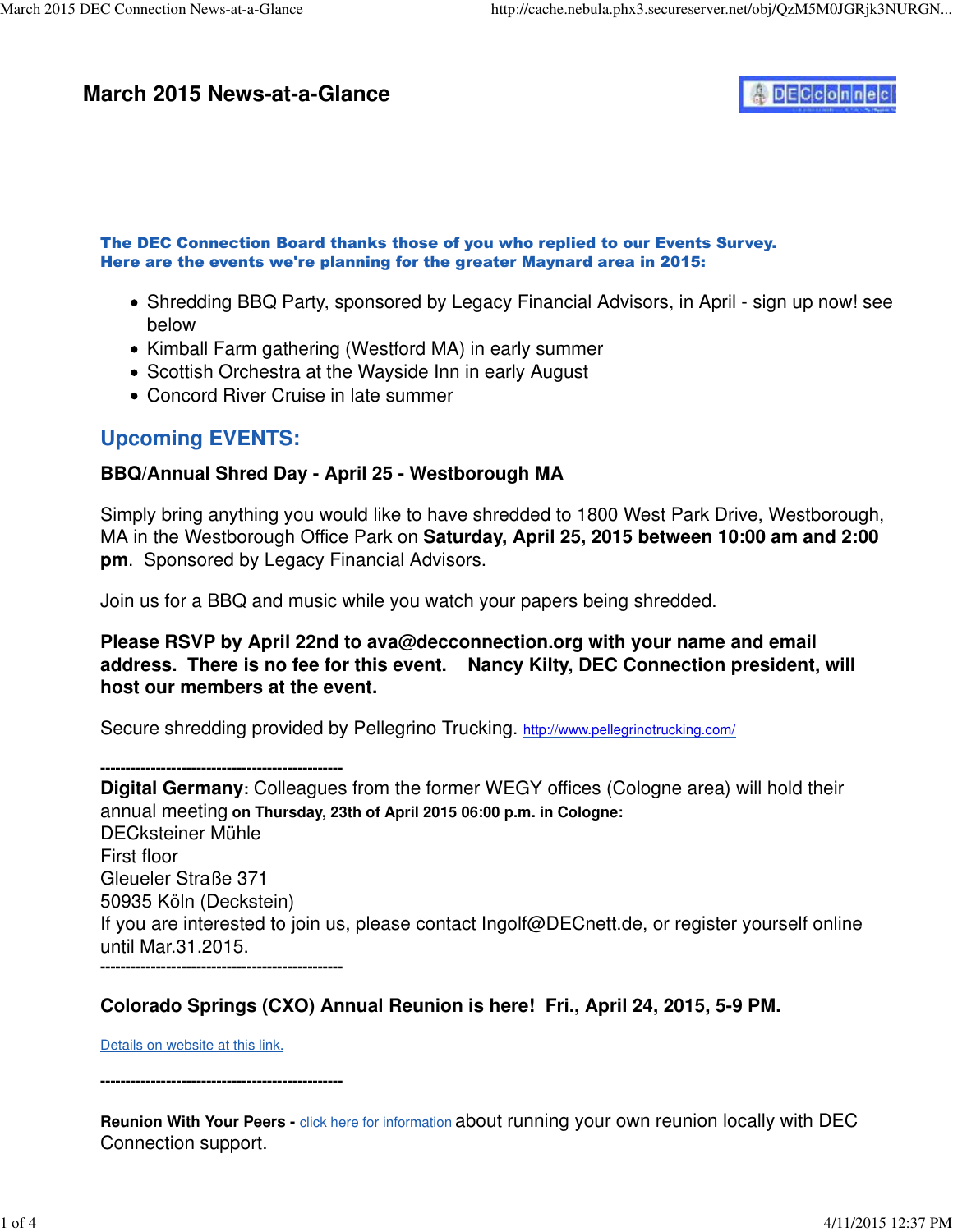**------------------------------------------------**

**Here is an exciting opportunity to see some Digital engineering history in action!**

**Vintage Computer Festival East** (Friday, April 17 - Sunday, April 19, Wall, New Jersey) This very active techie user group will honor the **50th anniversary of the PDP-8** with a special pavilion with 9 operational PDP-8s! this event is open to the public so come one, come all! (Exhibit is located on the central NJ shore, about an hour from NYC.) Here is some info on our website.

Vintage Computer Festival East is a hands-on, family-friendly celebration of computer history. It offers a book sale, classes, consignment sale, exhibit hall, food, lectures, museum tours, prizes, vendors, workshops, and more. The event is produced by Mid-Atlantic Retro Computing Hobbyists (MARCH) and is hosted at the InfoAge Science Center. See their website for details.

Contact: Evan Koblentz [evank@midatlanticretro.org](mailto:evank@midatlanticretro.org) / (646) 546-9999

Here are some photos of the computers you may see running there this year!





An Education market PDP-8 MARCH Member David Gesswein's PDP-8 shown at a prior exhibit.

# **DEC Connection Member News**

Welcome to new and renewing members: **Ellie Dubie (MA), Judy Durant (FL), Ron Ginger (ME), Kenneth Haduch (MA), James Montague Sr. (MA), and Mikki Nikoloff (MA).**

#### **Membership Renewal Procedure:**

Best method to renew: Click this link to see if your membership is current in our Member Service Center and pay online with a credit card. If you have paid dues since 2010 you will be there - use the email address we have on file no leading or trailing spaces - email [ava@decconnection.org fo](mailto:ava@decconnection.org)r help.

- You can also join us (or renew) at [www.decconnection.org/join-online.htm](http://www.decconnection.org/join-online.htm)
- You can also send a check to The DEC Connection, c/o Bob Moore, 28 Fernglade Rd., Burlington MA 01803. \$10 for 1 year, \$25 for 3 years.
- If you prefer to use your PayPal account directly (not via our website), use our payment address: [registrations@decconnection.org - d](mailto:registrations@decconnection.org)o NOT use any Board member's personal email address.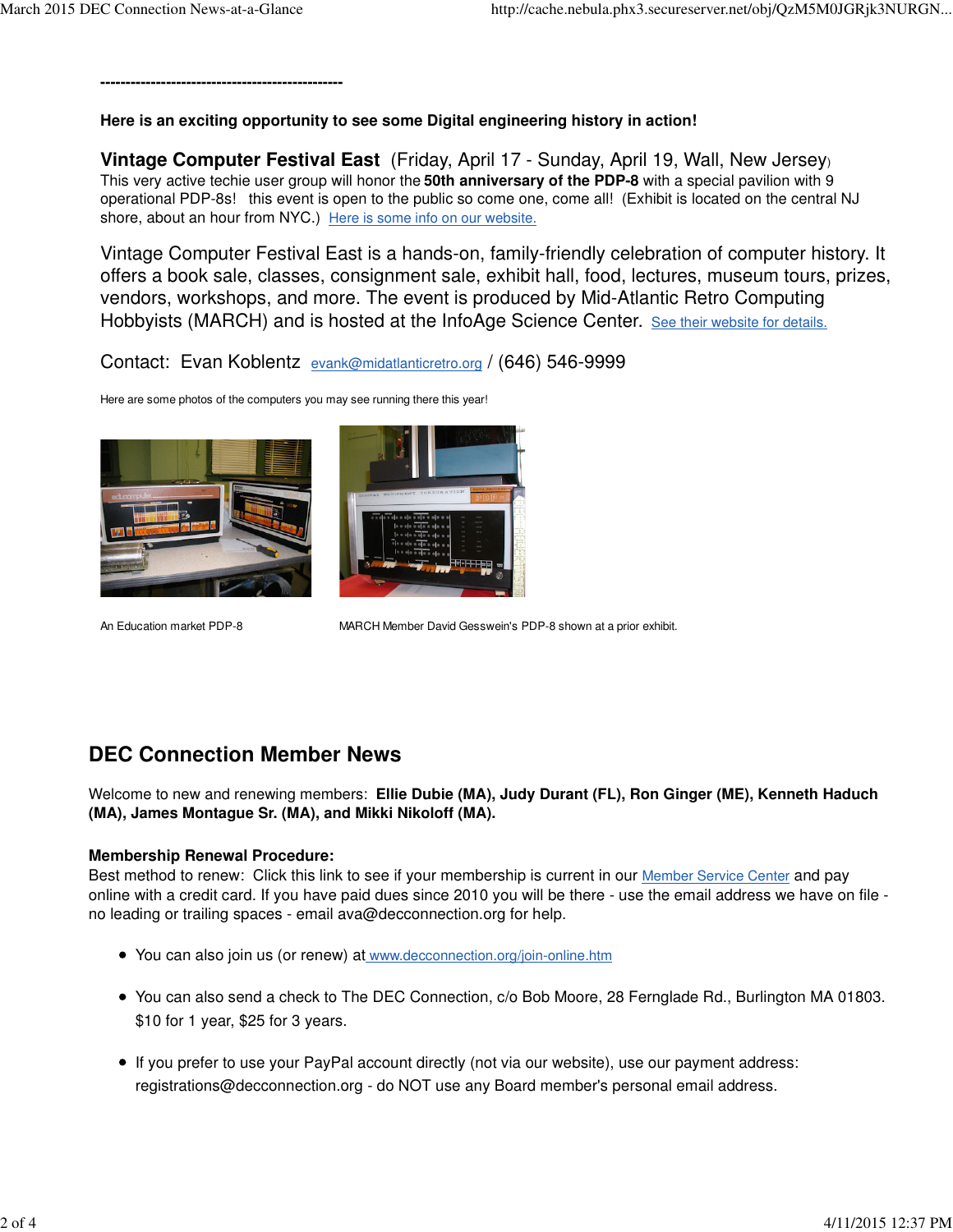**Staying on our email list:** Our newsletter contact manager removes names if the recipient mail server sends a rejection notice. If you haven't received DEC Connection's News-at-a-Glance in a while, or you changed your email address, re-register for our free e-news at: <http://www.decconnection.org/mail.htm>

### **DEC Connection Member NewsBytes**: send yours to: **[ava@decconnection.org](mailto:ava@decconnection.org)**.

#### See our new NewsByte archive page.

- **Dr. Margaret Britt** will be retiring from teaching in the M.B.A. Program at Mount Vernon Nazarene University at the end of July, 2015. Margaret is looking forward to retirement in her residence in Lakeland, Florida. Much of her college teaching focused on the excellent business practices of Digital Equipment Corporation (1974-1994) where she worked for twenty years before her tenure in higher education at three different universities. [meje7@aol.com](mailto:meje7@aol.com)
- **Ted Sares** writes: On January 31, 2015, I won the Northeast Powerlifting Championships in the Grand Master Class. I will compete in Canada in June. [tedsares@roadrunner.com](mailto:tedsares@roadrunner.com)

### **Sad News Dept.**

We regret that this dept. returns this month. Sadly, **Percy Jackson** from the Colorado Springs group has passed away.

# **Website Updates**:

- **Where to Donate your Digital Equipment gear**
- US - **Medicare webinar presentations and Q-and-A** now online: Medicare is much more complex than one would think... and there can be some expensive surprises. The presentations and Q-and-A from the HPAA Medicare webinar are now online. Both speakers are very experienced, succinct, and practical. **<http://www.hpalumni.org/medicare>**

- Part 1 -- Medicare Explained -- with Heads Up Warnings, by non-profit health insurance counselor Connie Corrales.

- Part 2 -- Medicare for HP Retirees, by Aon Retiree Health Exchange analyst David Rew.

- Part 3 -- Q and A. Again thanks to Curt Gowan for this valuable advice.

- A handy list of health-related resources for "near-seniors" is on our Links page.
- If you know someone who has been offered the HP 2014 U.S. Phased Retirement Program, please send them this link: <http://www.hpalumni.org/PRP> This independent site has advice and reference info from HP alumni who have gone through previous retirement/layoff cycles. We also have an email list for updated info and moderated discussions. Thanks to Curt Gowan for this info.
- Know someone who is leaving HP? Please pass the word to anyone leaving HP to use the HP Alumni Association's "ASAP Checklist" immediately. It has advice and mutual help -- developed by HPAA members -- on the many things you have to do before you lose access to HP's internal systems. Thanks to Curt Gowan for this posting. Go to <http://www.hpalumni.org/asap> (HPAA membership not required.)
- The PBS video of the documentary about Ken and the history of DEC, Digital\_Man/Digital\_World, is available online (\$25+s/h) from the PBS store:

#### <http://www.shoppbs.org/product/index.jsp?productId=13315614>

It's a wonderful hour-long nostalgia trip. Enjoy! For those who prefer to watch the free version on their computers, the URL is: [http://video.wfyi.org/video/2282149336/](http://video.wfyi.org/video/2282149336)